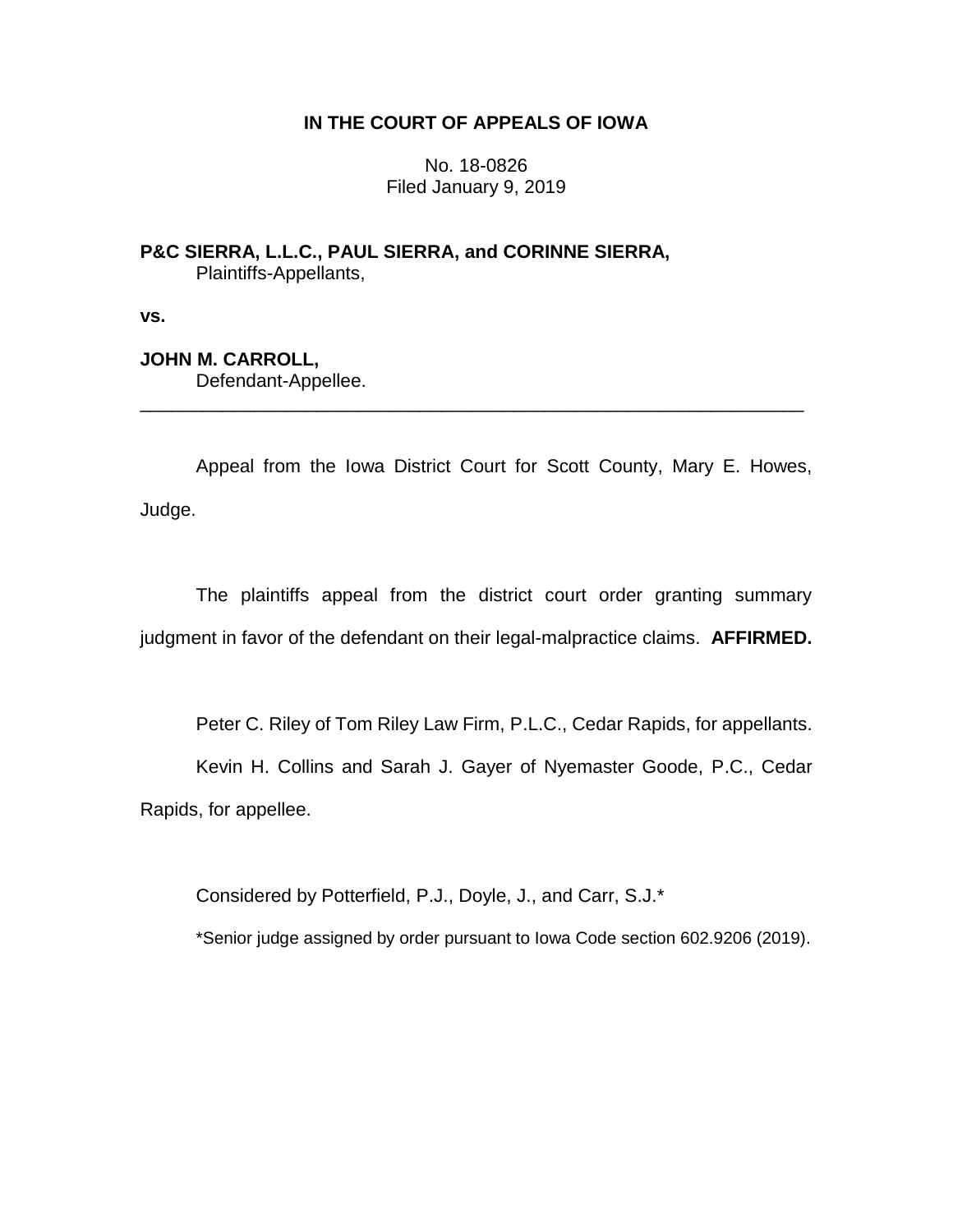**DOYLE, Judge.**

P&C Sierra, L.L.C., and its members, Paul and Corinne Sierra, appeal from the district court order granting summary judgment in favor of John Carroll on their legal-malpractice claims. They contend the district court erred in finding their action was untimely. Our review is for correction of errors at law. *See Murtha v. Cahalan*, 745 N.W.2d 711, 713 (Iowa 2008).

Summary judgment is appropriate when "the pleadings, depositions, answers to interrogatories, and admissions on file, together with the affidavits, if any, show that there is no genuine issue as to any material fact and that the moving party is entitled to a judgment as a matter of law." Iowa R. Civ. P. 1.981(3). "The district court may dispose of a claim barred by the applicable statute of limitations by granting summary judgment." *See Kestel v. Kurzak*, 803 N.W.2d 870, 874 (Iowa Ct. App. 2011). In reviewing an order granting summary judgment, we view the evidence presented in the light most favorable to the opposing party. *See Murtha*, 745 N.W.2d at 713. We therefore "indulge in every legitimate inference that the evidence will bear in an effort to ascertain the existence of a fact question." *Id.* (citation omitted).

The plaintiffs filed this legal malpractice action against Carroll in June 2017. The statute of limitations on the plaintiffs' claims is five years. *See* Iowa Code § 614.1(4) (2017). "[T]the statute of limitations does not begin to run on a legal malpractice claim until . . . the client sustains an actual, nonspeculative injury and has actual or imputed knowledge of the other elements of the claim." *Vossoughi v. Polaschek*, 859 N.W.2d 643, 652 (Iowa 2015). The sole issue on appeal concerns when the plaintiffs sustained an actual, nonspeculative injury.

2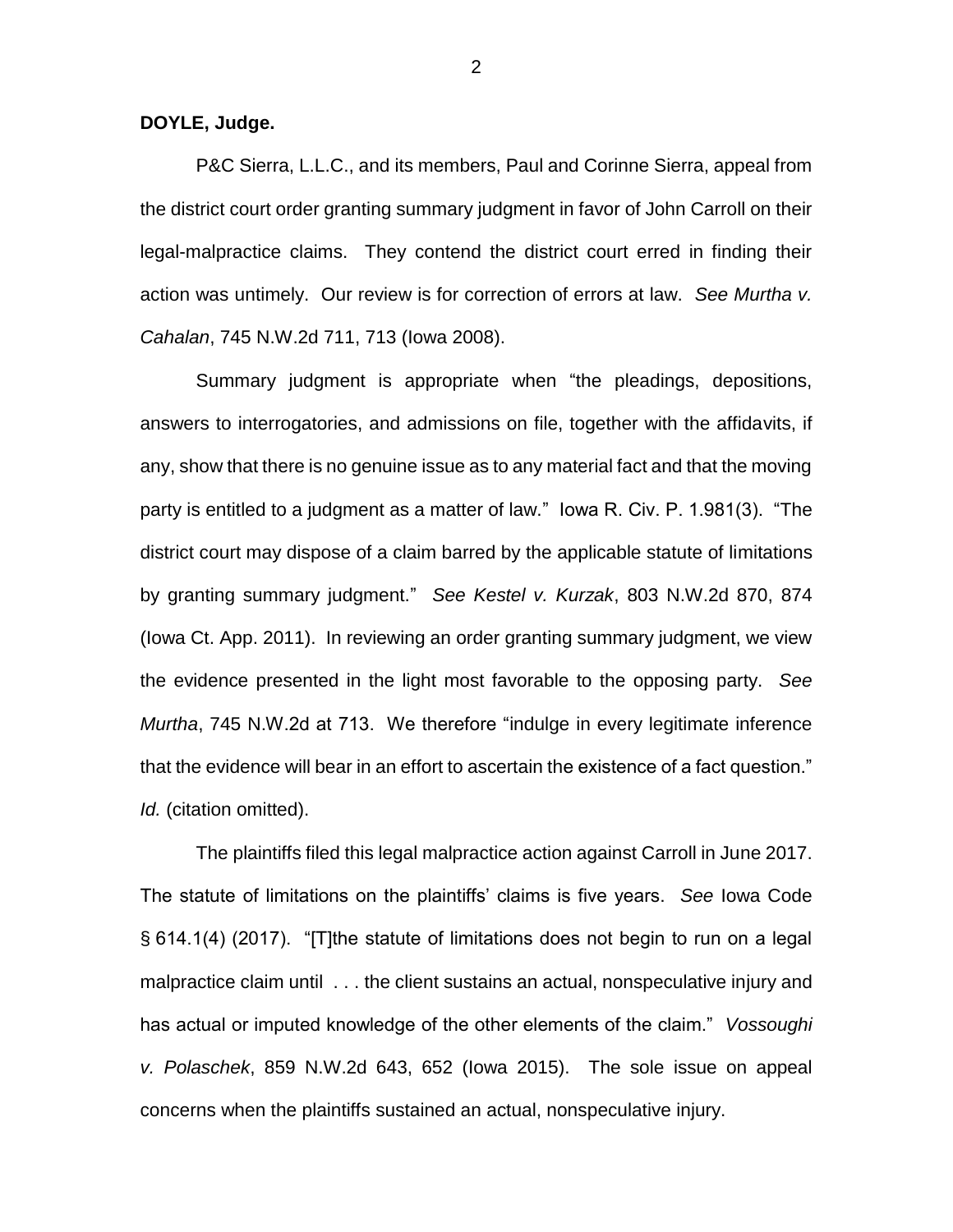The facts are largely undisputed. In 2008, the plaintiffs entered a business venture with Richard Brown to purchase an existing local business. For their contribution, the plaintiffs conveyed two properties they owned to Brown's company, and Brown recorded the warranty deeds in April 2008. When Brown was unable to obtain financing under the arrangement, the plaintiffs agreed to sell the properties to Brown by installment contract. To that end, Brown conveyed title to the properties back to the plaintiffs in quitclaim deeds prepared by Carroll in May 2008, and the parties executed the real estate installment contracts on June 6, 2008. On that date, the plaintiffs allege that Carroll orally represented he would record the installment contracts and deeds. $1$  However, the contracts and deeds were never recorded, and Brown executed a mortgage on the properties with First Midwest Bank three days later. When First Midwest Bank recorded the mortgage on July 28, 2008, the plaintiffs' interest in the properties became junior to that of First Midwest Bank.

The plaintiffs note that insecurity arising from absence of a mortgage lien against real estate does not alone constitute an actual injury under which a legalmalpractice claim begins to accrue. *See id.* They argue they suffered an actual injury and the statute of limitations began to run when Brown stopped making payments under the real estate contract in August 2012. *See id.* at 654 (holding that any injury suffered by the plaintiffs stemming from legal malpractice of attorneys who structured real estate transaction without the protection of a mortgage on the real estate or a perfected security interest in the personal property

 $\overline{a}$ 

<sup>&</sup>lt;sup>1</sup> Carroll disputes that he made this representation.